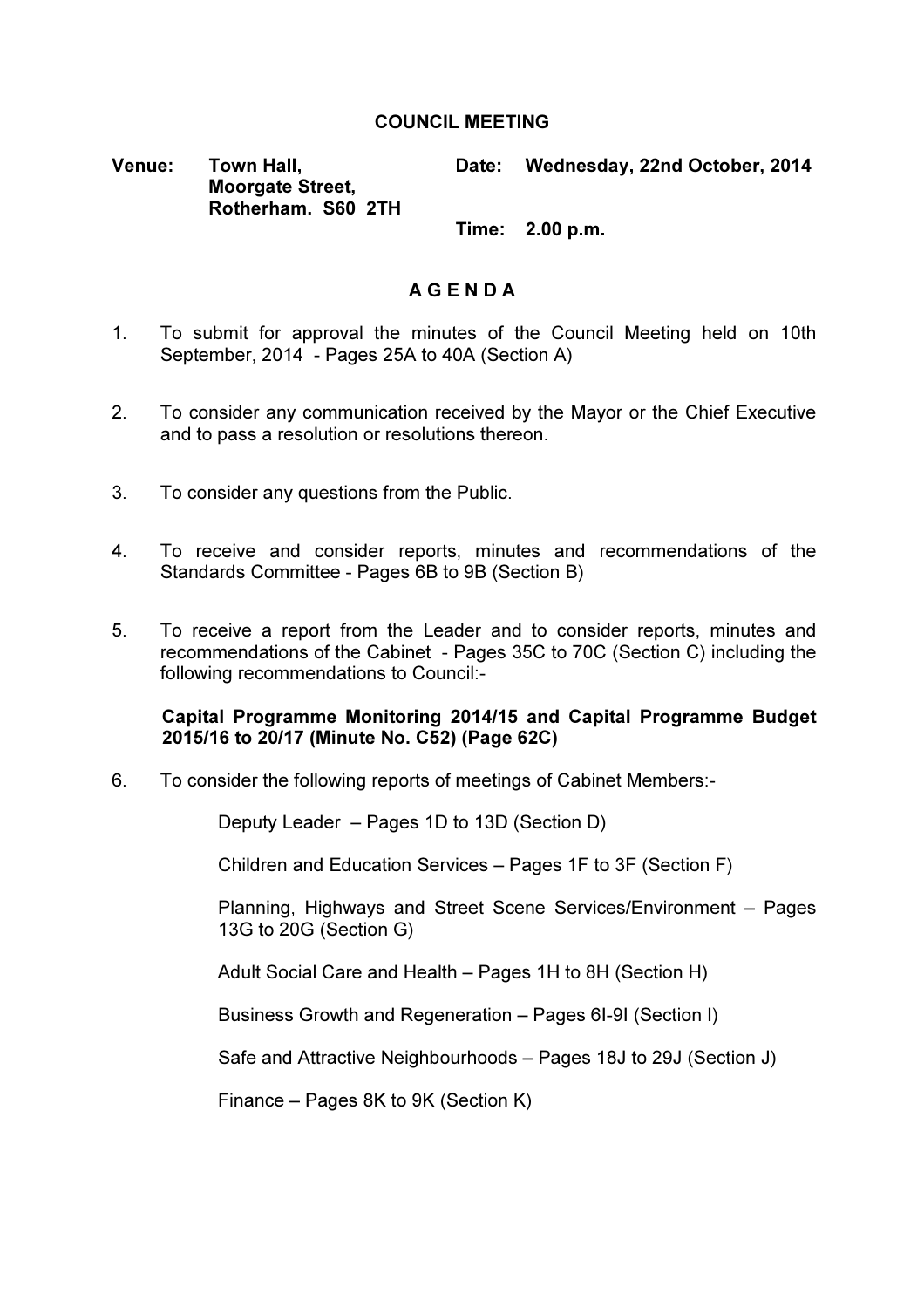- 7. To receive and consider reports, minutes and recommendations of the Audit Committee - Pages 8N to 15N (Section N)
- 8. To receive and consider reports, minutes and recommendations of the Licensing Board - Pages 3P to 10P (Section P)
- 9. To receive and consider reports, minutes and recommendations of the Licensing Board Sub-Committee - Pages 6Q to 11Q (Section Q)
- 10. To receive and consider reports, minutes and recommendations of the Health and Wellbeing Board - Pages S11 to 28S (Section S)
- 11. To receive and consider reports, minutes and recommendations of the Planning Board - Pages 11T to 23T (Section T)
- 12. To receive and consider reports of the Staffing Committee Pages 1U to 2U (Section U)
- 13. To put questions, if any, to Cabinet Members and Chairmen (or their representatives) under Standing Order No. 7(1) and 7(3).
- 14. To put questions, if any, to the designated Members on the discharge of functions of the South Yorkshire Police and Crime Panel, South Yorkshire Fire and Rescue Authority, Barnsley, Doncaster, Rotherham and Sheffield Combined Authority and South Yorkshire Pensions Authority, in accordance with Standing Order No. 7(5).
- 15. Appointment of Interim Chief Executive (Pages 161 163)
- 16. Membership Arrangements 2014/15 (Pages 164 175)
- 17. Scrutiny Update (Chairman of the Overview and Scrutiny Management Board to report)
- 18. Motion Towns Against Tax Dodging The Council notes:-
	- It has been estimated that the UK Treasury loses as much as £12 billion to tax dodging by multinational companies every year. Developing countries lose three times more to tax dodging than they receive in aid each year – enough to give a basic education to the 57 million children currently missing out.